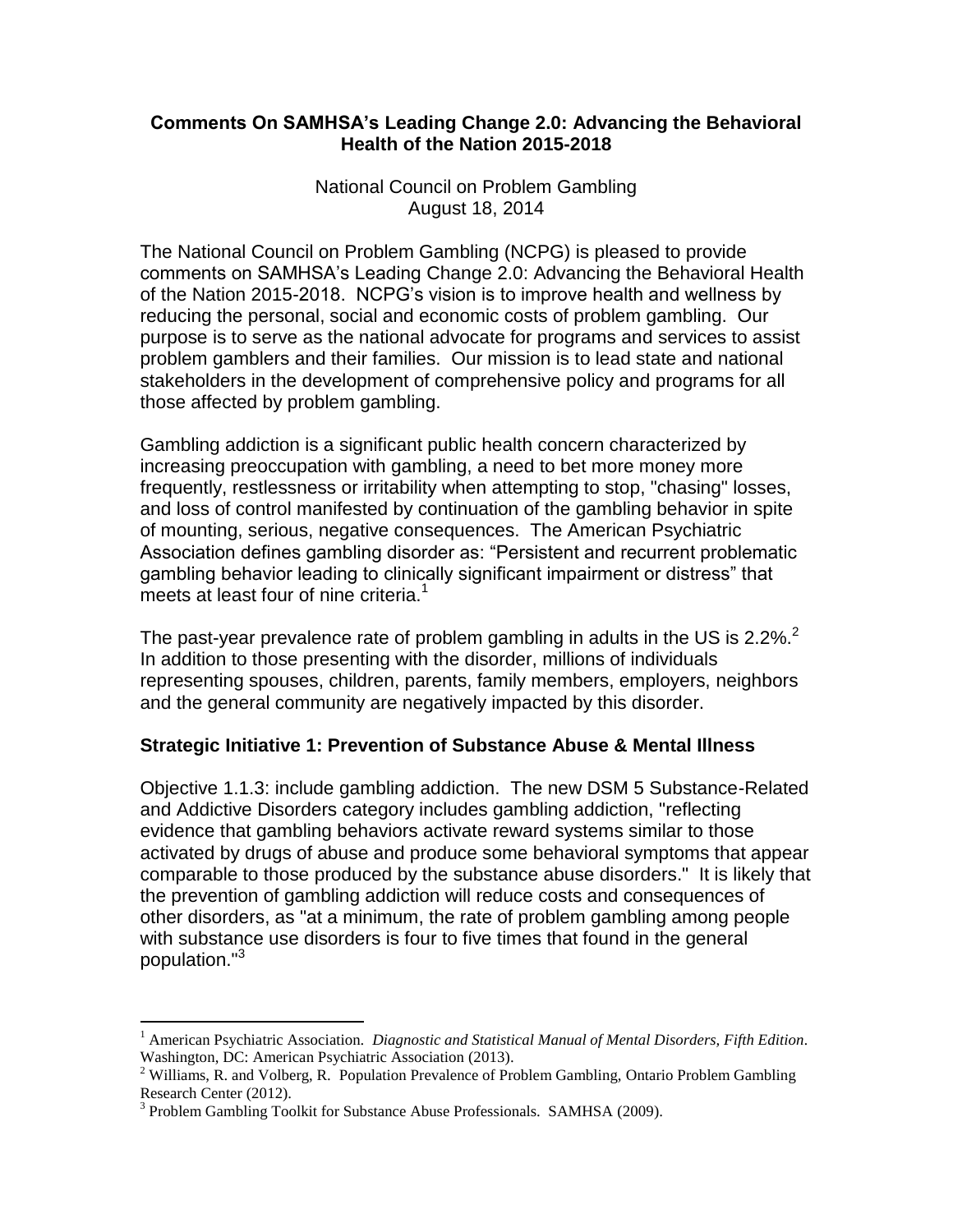Objective 1.3.2: include brief screens for gambling problems in clinical and professional practices. Problem gamblers have high rates of suicidal behavior, up to one quarter of Gamblers Anonymous members reported a suicide attempt in one study. $4$  In addition, several of the high risk populations identified in Leading Change 2.0 have been found to be at higher risk for gambling problems. Adolescents are one such group, as 2.1% of youth are classified as past-year problem gamblers, and another 6.5% meet two to four criteria for pathological .<br>gambling and are therefore considered at-risk for a gambling problem.<sup>5</sup> Adolescents with gambling problems are twice as likely to binge drink and to use illegal drugs and 3 times more likely to be involved with gangs, fights and police.<sup>6</sup> In addition, student behavior surveys have consistently shown that gambling participation is correlated to elevations in all known risk factors, and decreases in all known protective factors, for youth as they relate to substance use and antisocial behaviors.<sup>7</sup>

Other high-risk groups include males (prevalence of problem gambling in men has been found to be 2 to 3 times higher than in women) and racial/ethnic minorities; individuals with a family history of gambling (elevated rates of problem and pathological gambling have been found in twins of males with gambling problems); veterans and individuals with disabilities. <sup>8</sup>

## **Strategic Initiative 2: Health Care and Health Systems Integration**

Objective 2.1.2 and Goal 2.4: include gambling addiction. Ensure the Essential Health Benefit (EHB) on behavioral health specifically encompasses gambling addiction, as most plans do not currently routinely cover this disorder.<sup>9</sup> To demonstrate the interaction of mental health, substance abuse, primary care and problem gambling as a catalyst for increased cost and burden to the existing health system, consider the following: Adult problem gamblers are five times more likely to have co-occurring alcohol dependence, four times more likely to abuse drugs, three times more likely to be depressed, eight times more likely to have bipolar disorder, three times more likely to experience an anxiety disorder and have significantly elevated rates of tachycardia, angina, cirrhosis.<sup>10</sup>

Individuals with problem and pathological gambling, compared with other gamblers and non-gamblers, had higher rates of receipt of past-year

 $\overline{a}$ 

<sup>4</sup> DeCaria C, Hollander E, et al. Diagnosis, neurobiology, and treatment of pathological gambling. *J Clin Psychiatry.* (1996) 57:80-83.

<sup>&</sup>lt;sup>5</sup> Welte, J, Barnes, G, et al. The Prevalence of Problem Gambling Among US Adolescents and Young Adults: Results from a National Survey. *J Gambl Stud* (2008) 24:119-133.

<sup>6</sup> Gealt, R, O'Connell, D. Gambling with Delaware's Kids. Report to the Delaware Council on Gambling Problems (2006).

<sup>&</sup>lt;sup>7</sup> 2008 Youth Survey, Arizona Criminal Justice Commission (2008).

<sup>8</sup> Advancing Health Through System Reform-Problem Gambling. NCPG (2009).

<sup>&</sup>lt;sup>9</sup> Kagan, R, Whyte, K, et al. Problem Gambling in the 21st Century Healthcare System. NCPG (2014)

<sup>&</sup>lt;sup>10</sup> Advancing Health Through System Reform-Problem Gambling. NCPG (2009).